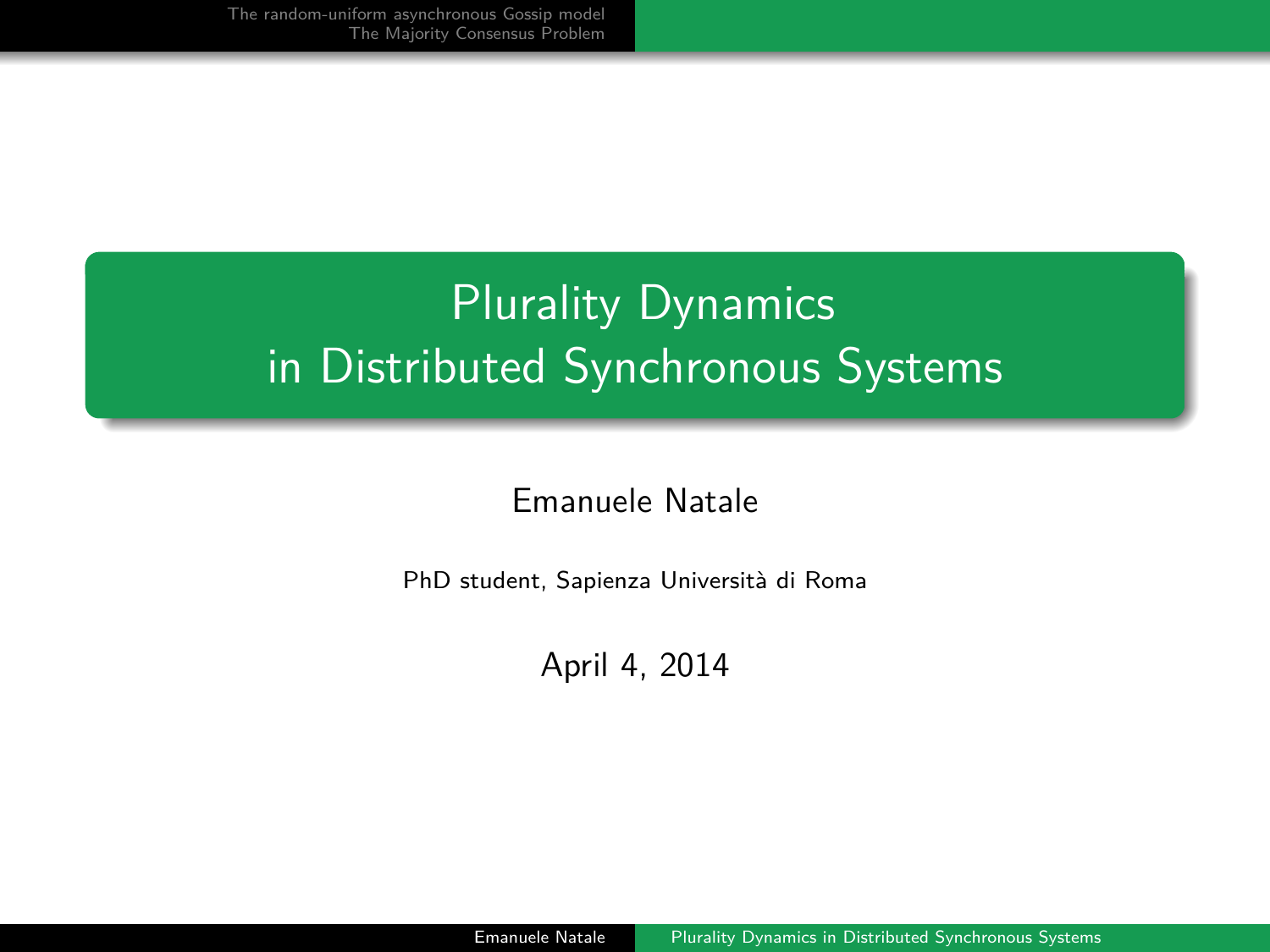[The random-uniform asynchronous Gossip model](#page-1-0) [The Majority Consensus Problem](#page-8-0)

<span id="page-1-0"></span>



Given a graph G

- Nodes are computational entities
- Edges are *possible communications*
- The nodes' knowledge is only local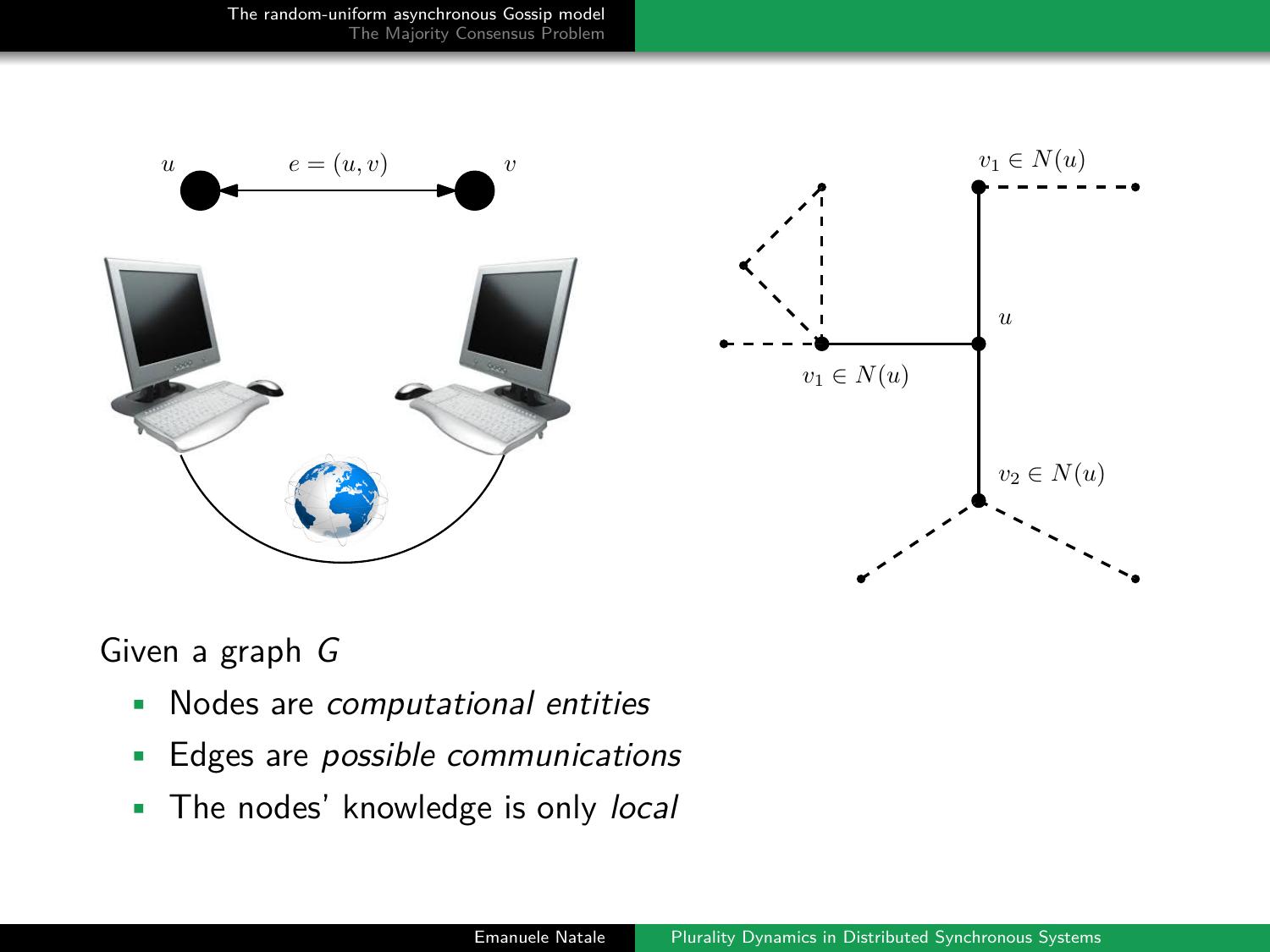We are interested in **dynamics**:

protocols that apply simple rules using very little memory

- $\implies$  Nodes have low computational power (small memory)
- $\implies$  interactions are very limited



**Gossip model**: one communication at a time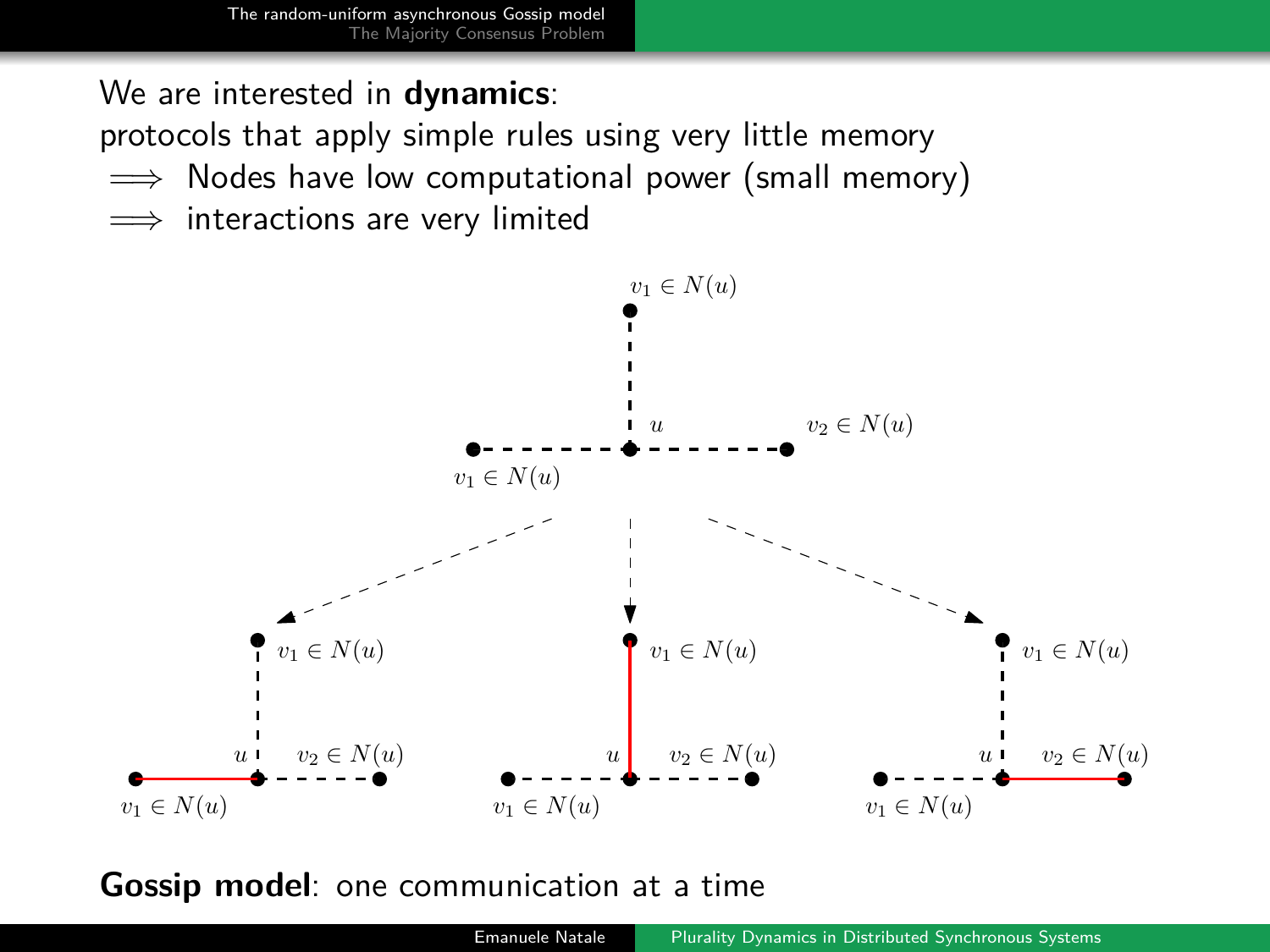With whom does a node communicate?

- deterministic choice  $\implies$  deterministic protocol
- choose a neighbor *uniformly at random*  $\implies$  randomized protocol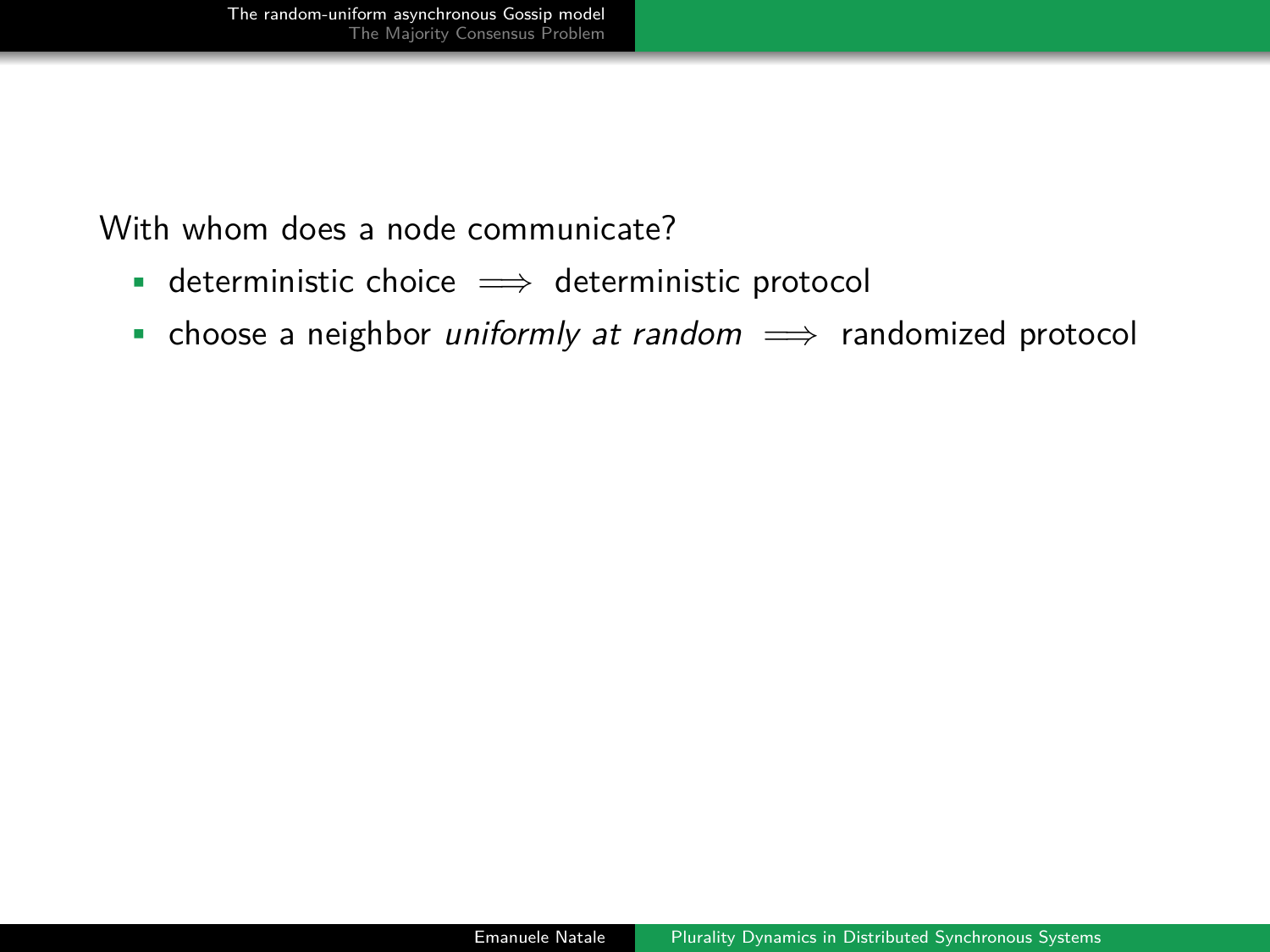With whom does a node communicate?

- deterministic choice  $\implies$  deterministic protocol
- choose a neighbor *uniformly at random*  $\implies$  randomized protocol

### Randomized protocols:

- Fault tolerant! (Probabilistic output)
- Motivated by the modeled phenomenon

### =⇒ **random-uniform Gossip model**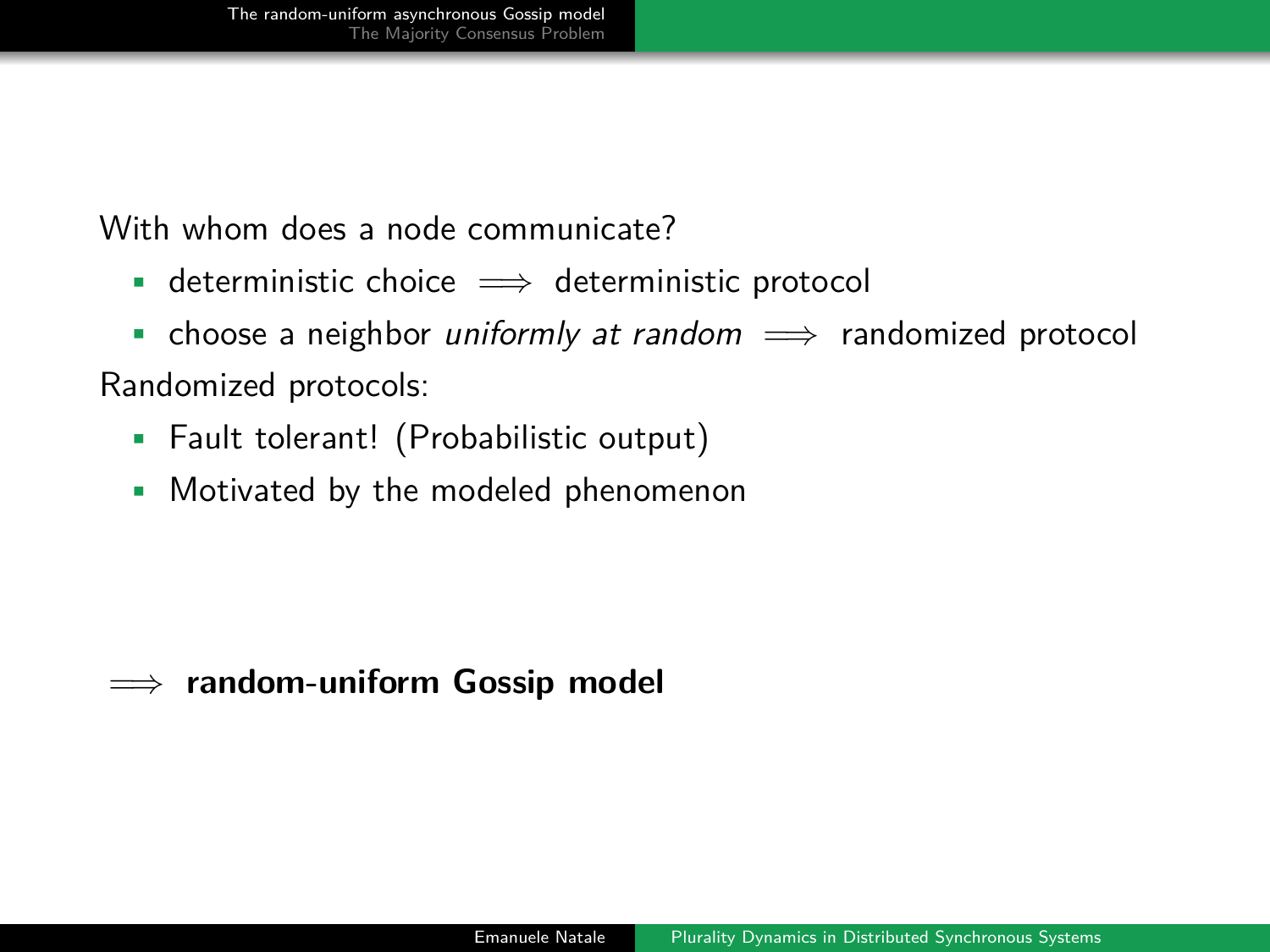### When does a node communicate?



- Poisson clocks on nodes
- Poisson clocks on edges
- Population protocols

No simultaneous communications  $\implies$  asynchronous models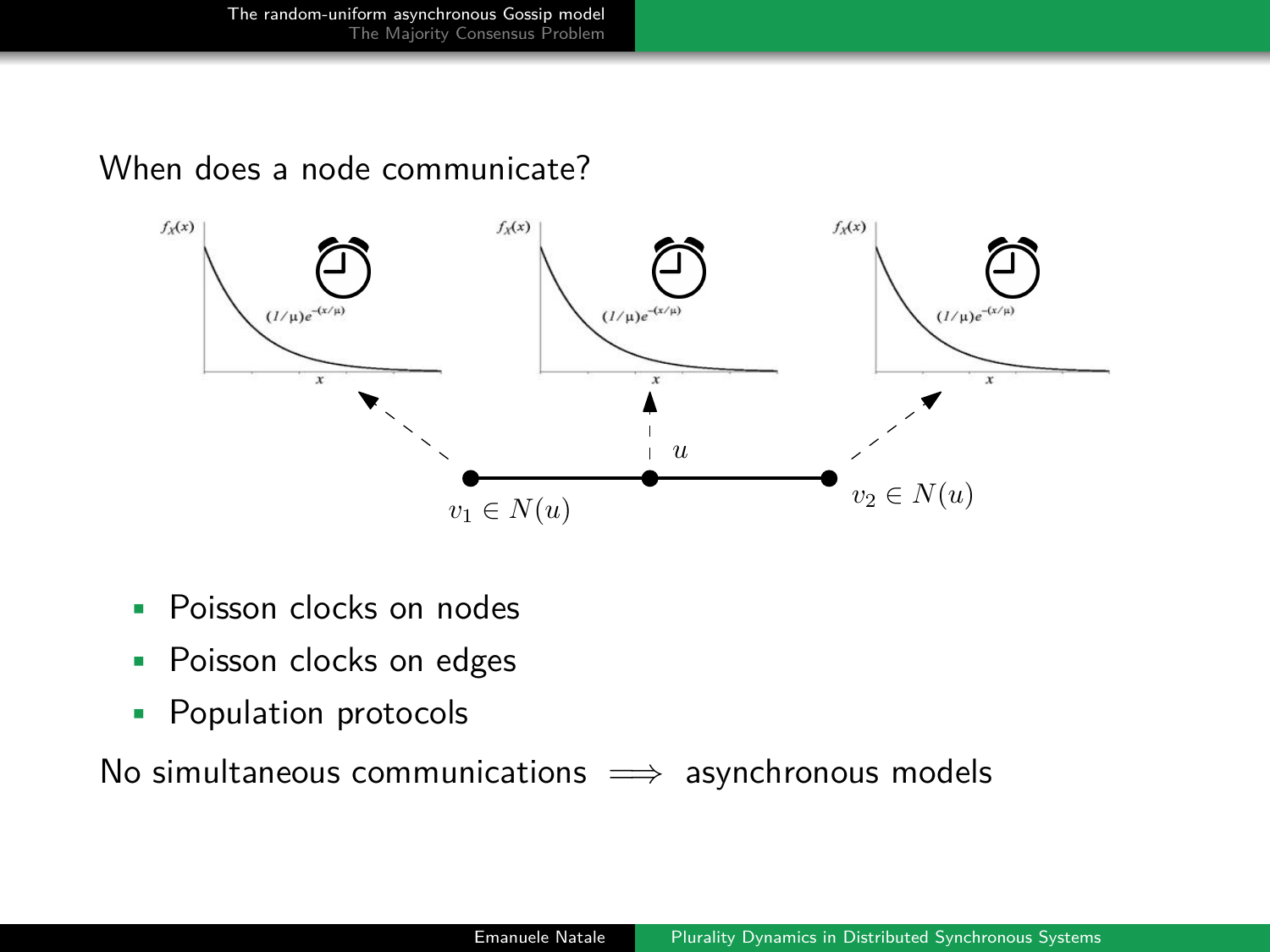Simultaneous communications are typical: all nodes communicate in parallel

 $\implies$  synchronous Gossip model

But. . . synchronous vs asynchronous. . . why should I care?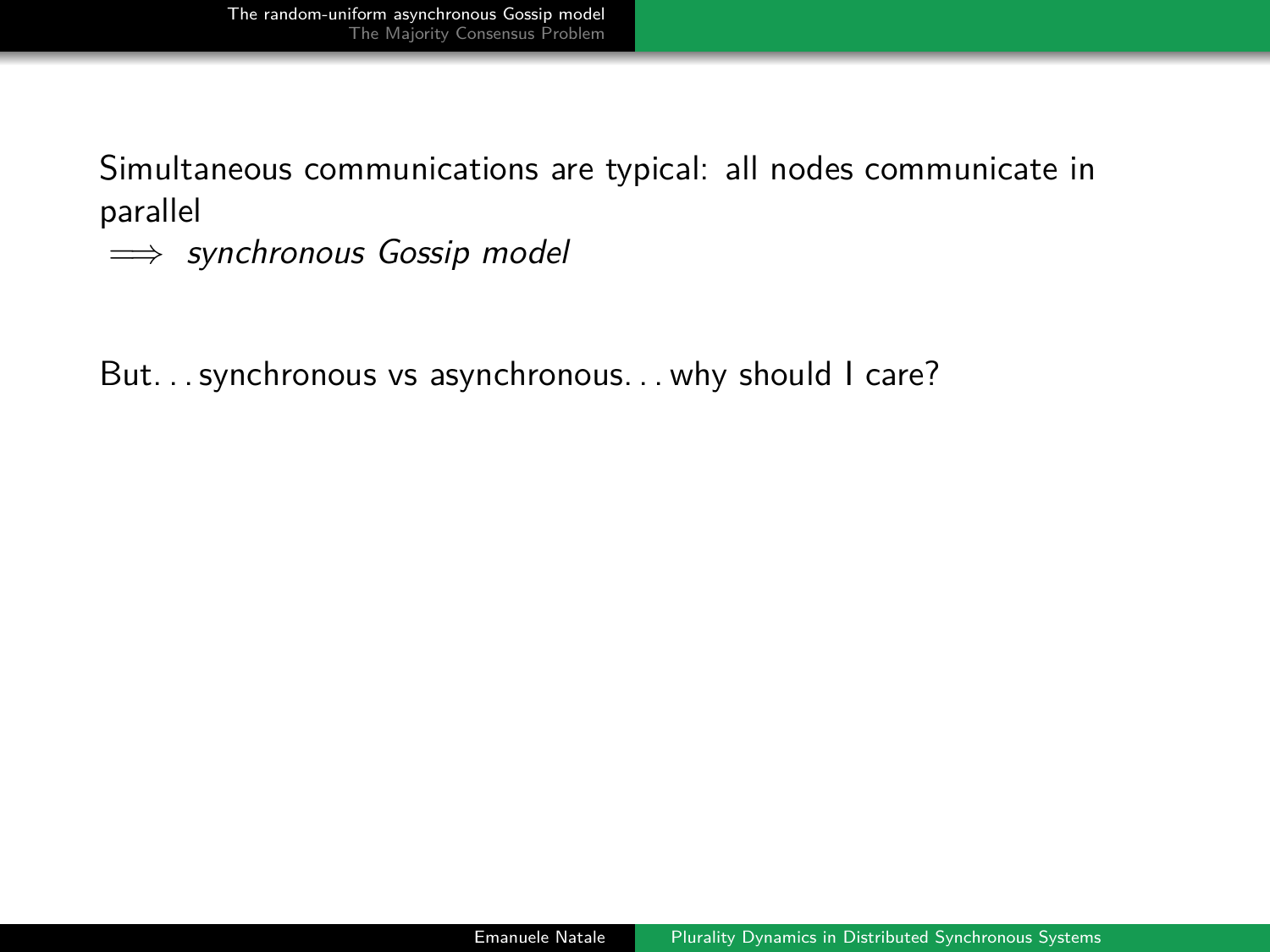Simultaneous communications are typical: all nodes communicate in parallel

 $\implies$  synchronous Gossip model

But. . . synchronous vs asynchronous. . . why should I care? If we know each node's state. . . we have a **markovian process**!

$$
\mathbf{P}\left(\sqrt{\frac{\lambda}{G_{t+1}}}\,\Big\vert\,\frac{\lambda}{G_t}\,,\,\sqrt{\frac{\lambda}{G_{t-1}}}\right)=\mathbf{P}\left(\sqrt{\frac{\lambda}{G_{t+1}}}\,\Big\vert\,\frac{\lambda}{G_t}\right)
$$

Suppose that each node's state is either 0 or 1.

- Asynchronous model  $\implies$  birth&death chain
- Synchronous model  $\implies$  ...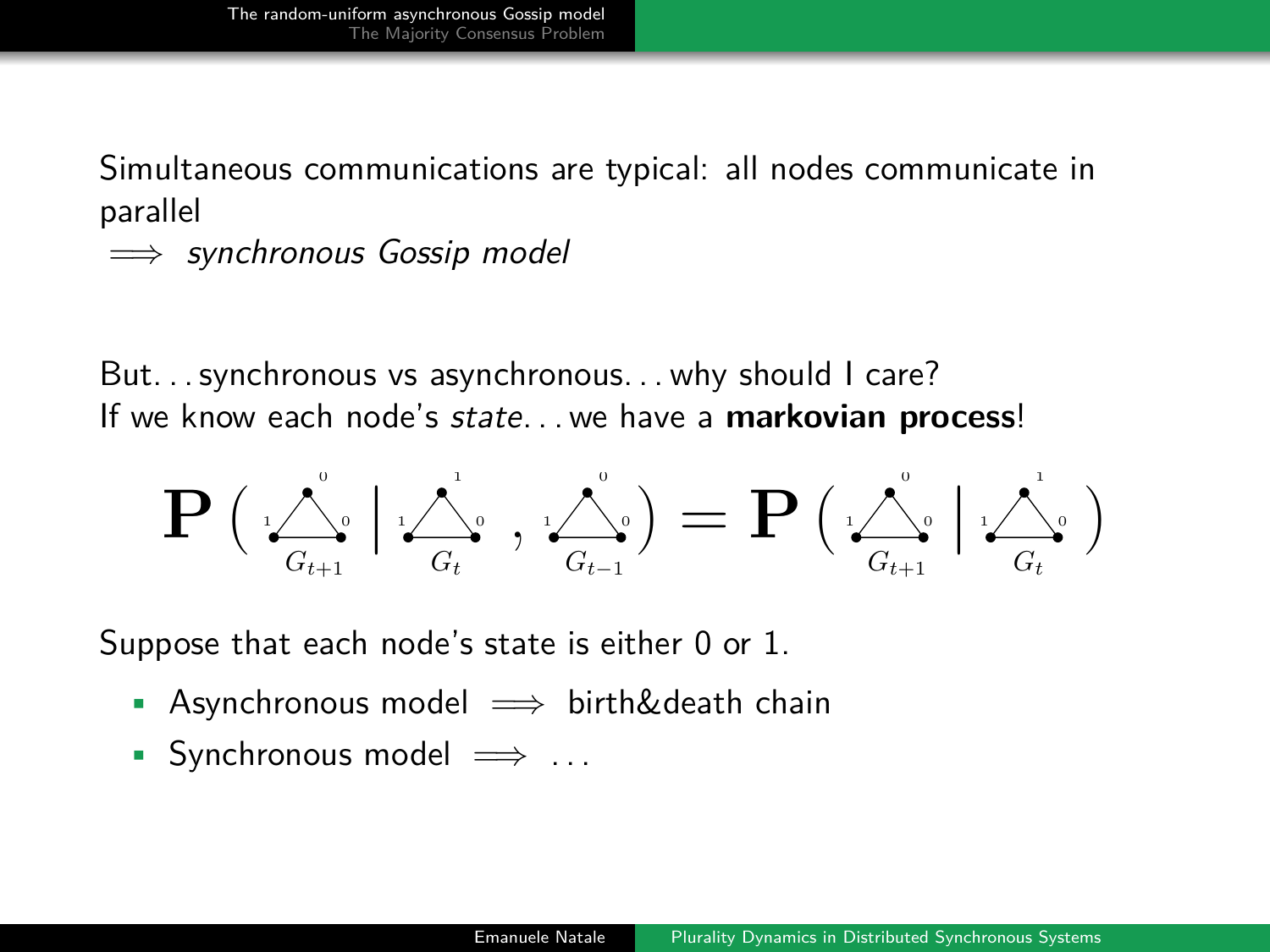# <span id="page-8-0"></span>The Majority Consensus Problem

A very natural problem: each node has some opinion (say some  $i \in \{1, \ldots, k\}$  and every node would know what is the most frequent one (**plurality**).

We would like to solve the problem with a dynamic such that

- uses little memory: if the size of the network double, it requires only an additional constant memory  $\rightarrow$  O (log n) bits
- is very fast: if the size of the network double, it requires only an additional constant time  $\rightarrow$  O (log *n*) steps
- is very "reliable": the probability of a correct output is  $1 \frac{1}{n^{\text{const}}}$ , and we say that "the protocol converge with high probability" (w.h.p.)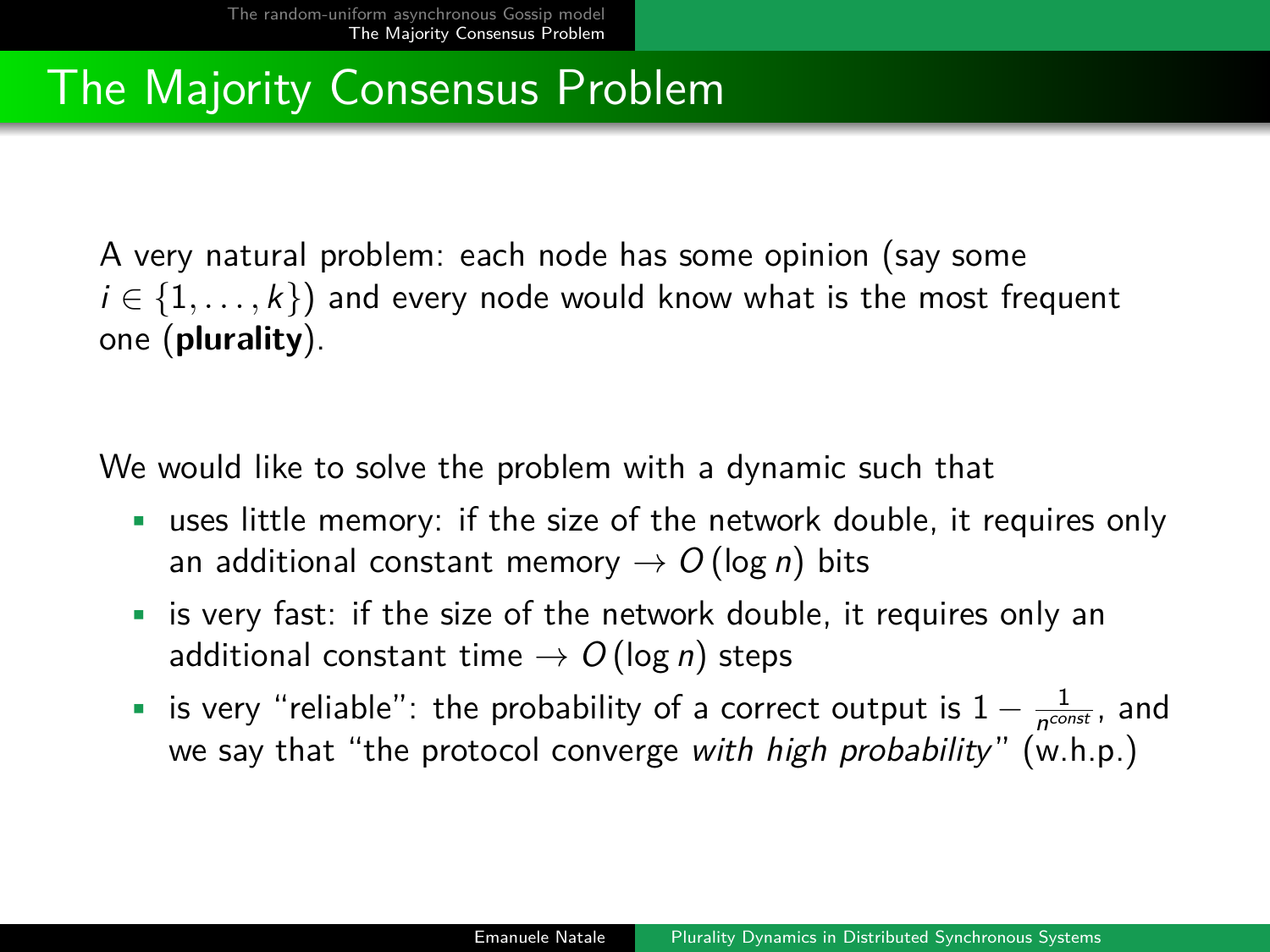### The Voter Model

Suppose that the opinion are binary: each node has either 0 or 1.

**The Voter Model.** During each step, each node adopts the opinion of a neighbor picked at random.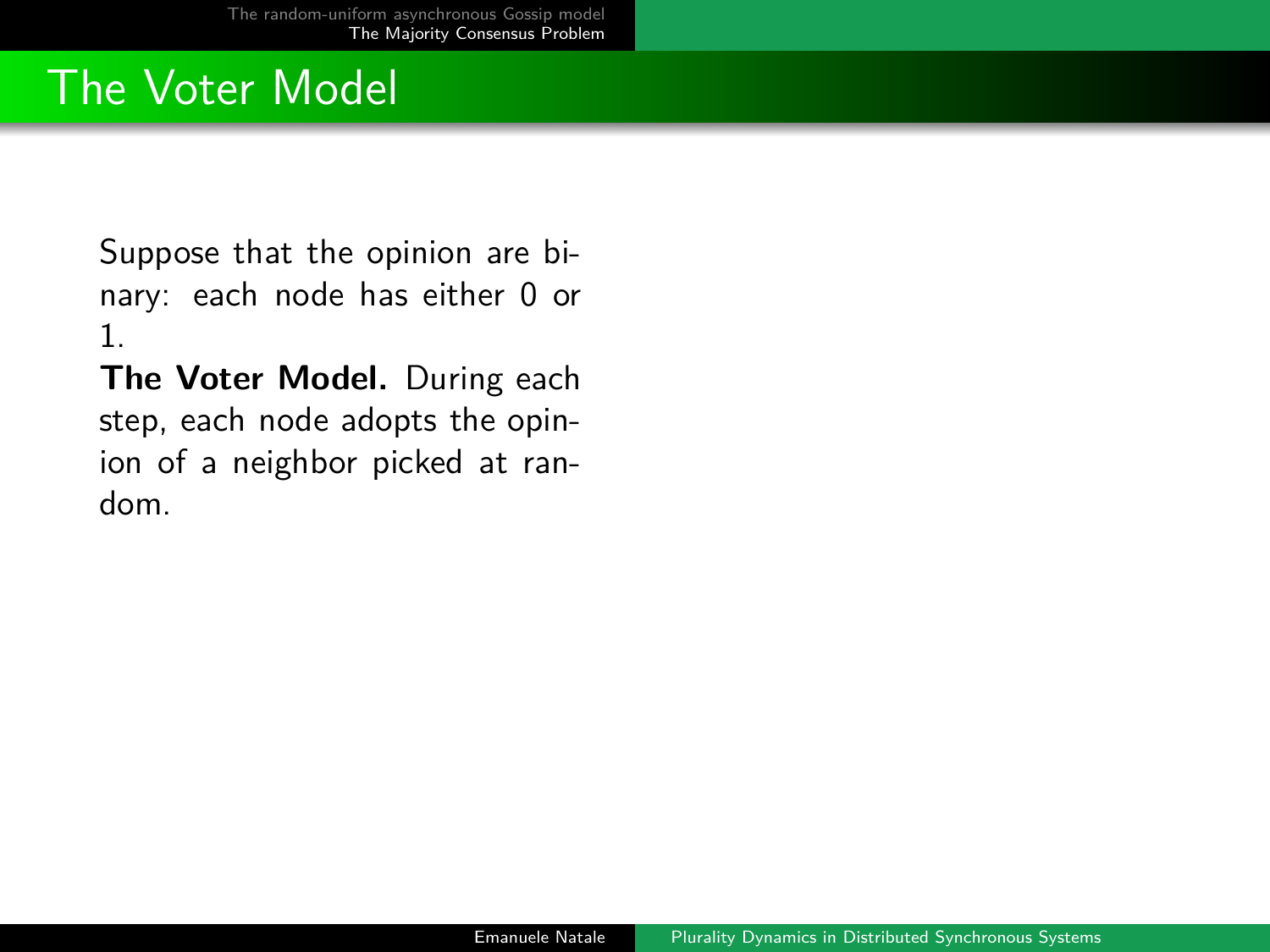## The Voter Model

Suppose that the opinion are binary: each node has either 0 or 1.

**The Voter Model.** During each step, each node adopts the opinion of a neighbor picked at random.

Reversing time, each opinion make a random walk!

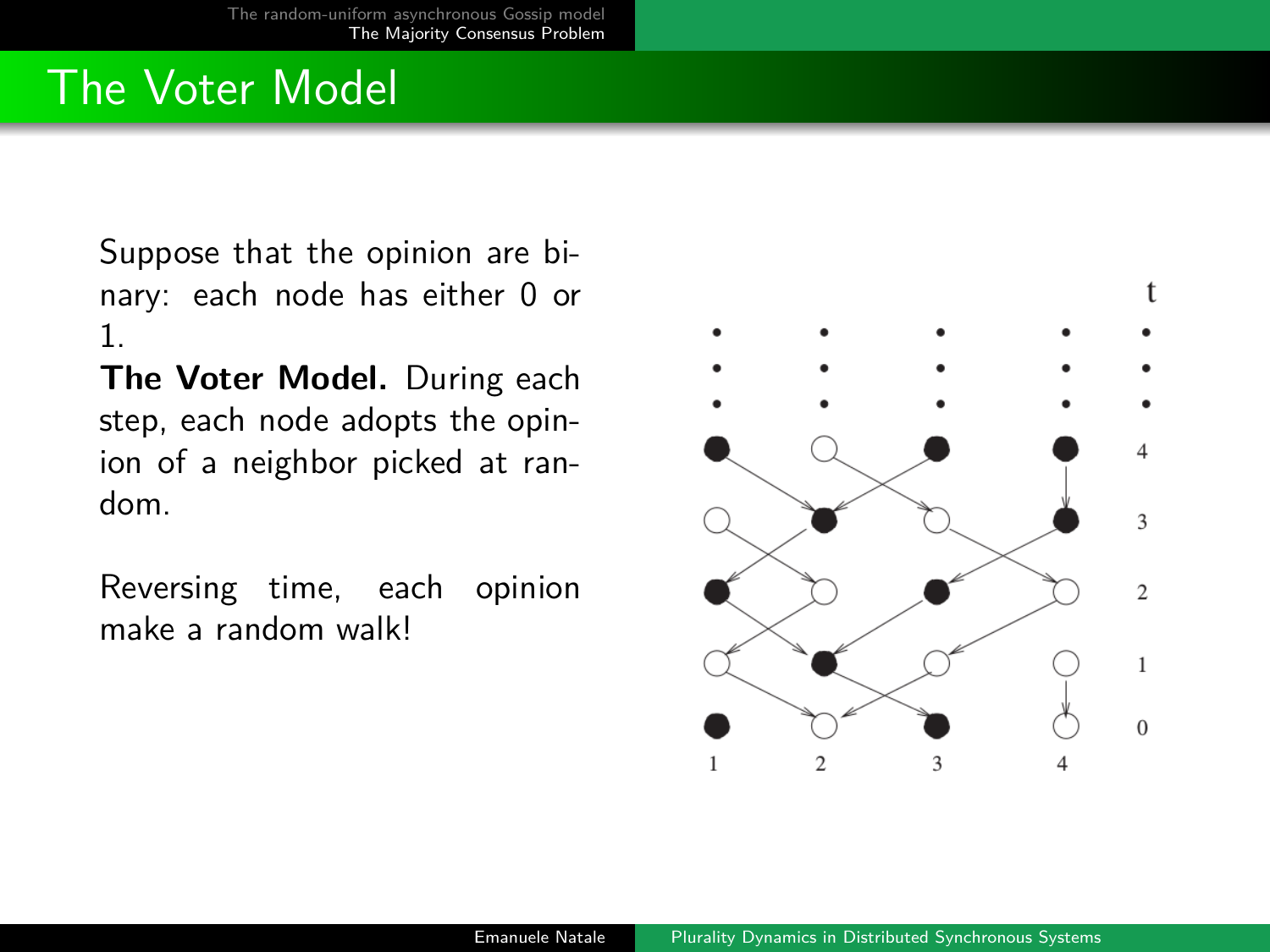What is the probability of converging to the right plurality opinion? With a nice martingale argument. . .

### Theorem

For a connected non-bipartite graph, the probability that the uniform process is absorbed into the all-0 states is

$$
\sum_{\substack{u \text{ started} \\ \text{with } op. 0}} \frac{deg(u)}{2|E|}
$$

Y. Hassin and D. Peleg. Distributed probabilistic polling and applications to proportionate agreement. Information and Computation 2001.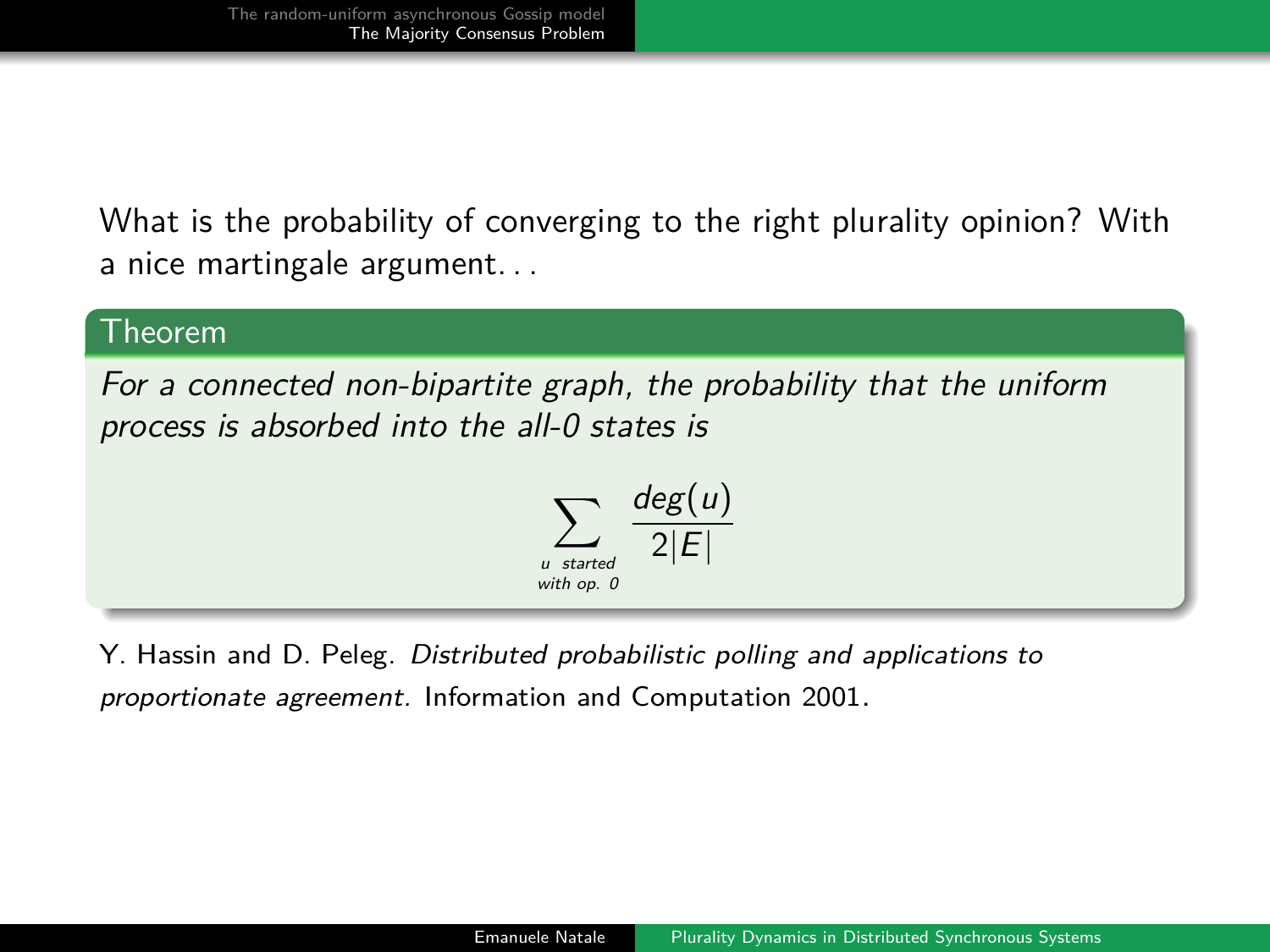#### What is the convergence time?

#### Theorem

Let G be a connected graph with n nodes, m edges, average node degree d, and maximum degree  $\Delta = O\left( m^{1-\epsilon} \right)$ , for an arbitrary constant  $\epsilon > 0.$  Let  $C(n)$ be the expected coalescence time for a system of n particles making a lazy random walks on G, where originally one particle starts at each node. Then

$$
C(n)=\frac{n}{\nu(1-\lambda_2)}
$$

where  $\nu = \frac{\sum_{u} (deg(u))^2}{d^2n}$  $\frac{d^2n}{d^2n}$ . Thus by the equivalence between coalescence and voting, the expected time  $\mathbb{E}[C_v]$  to complete voting on G has the same upper bound.

C. Cooper, R. Elsässer, H. Ono, and T. Radzik. Coalescing random walks and voting on graphs. PODC 2012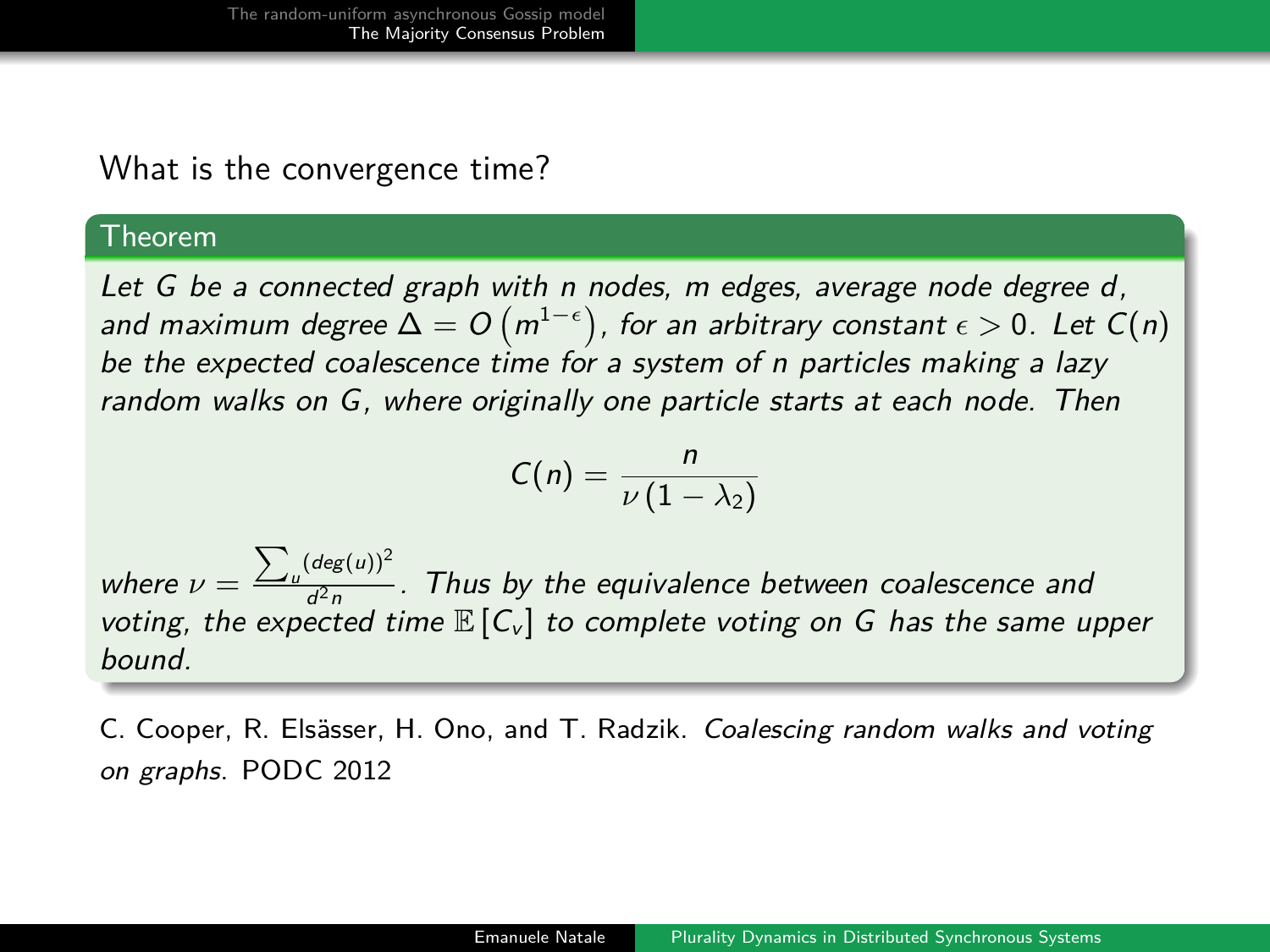### The median rule

The voter model is not efficient. . .

What if we look at more than one neighbor (e.g. by deciding every two or three steps. . . )?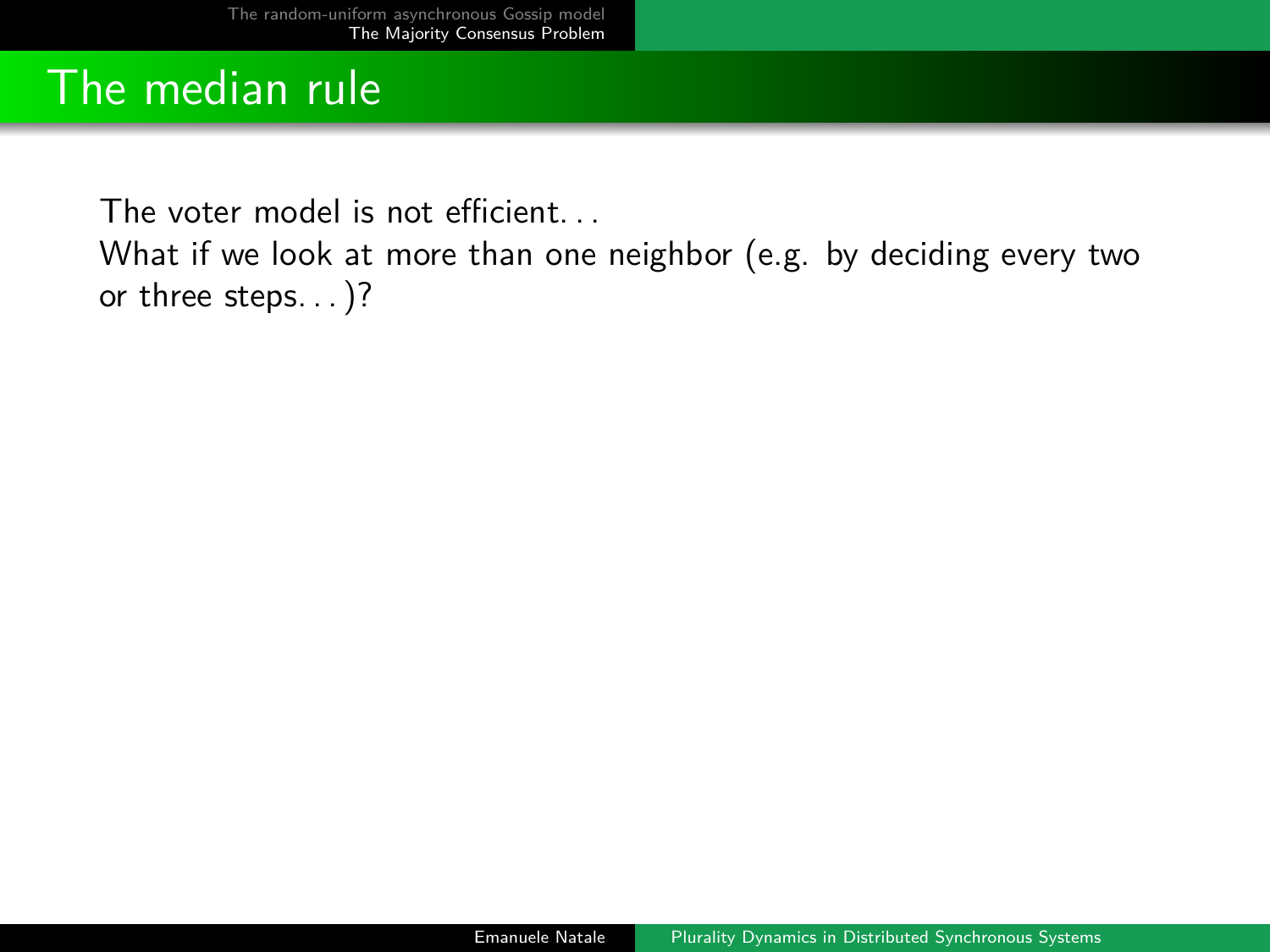### The median rule

The voter model is not efficient. . .

What if we look at more than one neighbor (e.g. by deciding every two or three steps. . . )?

Let us consider the binary-opinion case on the complete graph. Suppose that each node look at two nodes choosen uniformly at random and adopts the more frequent opinion among theirs and its own.

#### Theorem

Provided that the initial difference between 0s and 1s is greater than √  $c\sqrt{n}\log n$  (where  $c$  is a sufficiently large constant), then with high probability within  $=$  (log n) time steps all nodes adopt the plurality opinion.

B. Doerr, L. A. Goldberg, L. Minder, T. Sauerwald, and C. Scheideler. Stabilizing consensus with the power of two choices. SPAA 2011.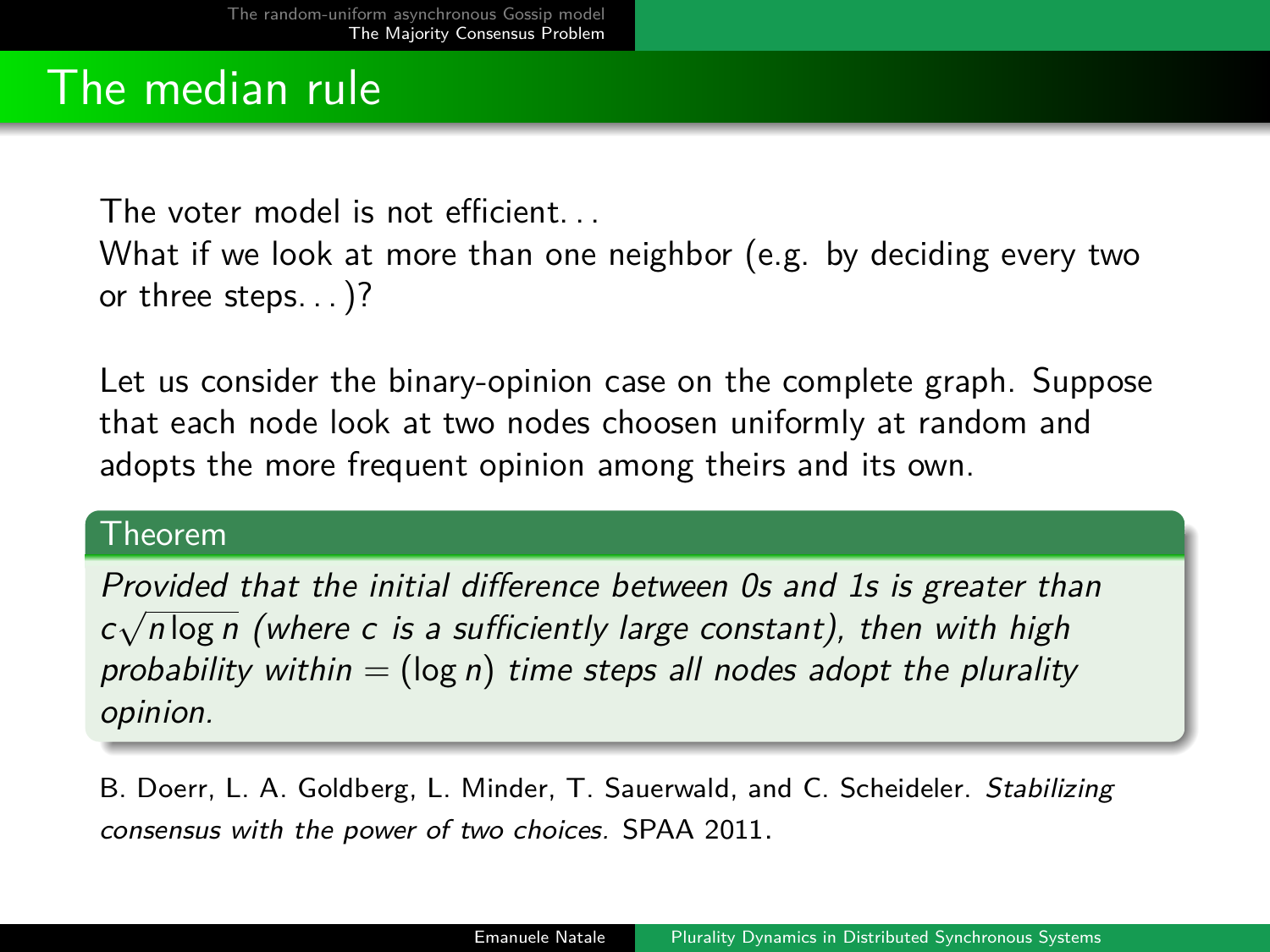## The majority rule

The median rule is a good dynamic in the binary case on the complete graph, but with *many* initial opinions the median is not the plurality value. . .

What if we look at three random neighbors (on the complete graph) and adopt the *majority* opinion among their three opinions (breaking ties at random)?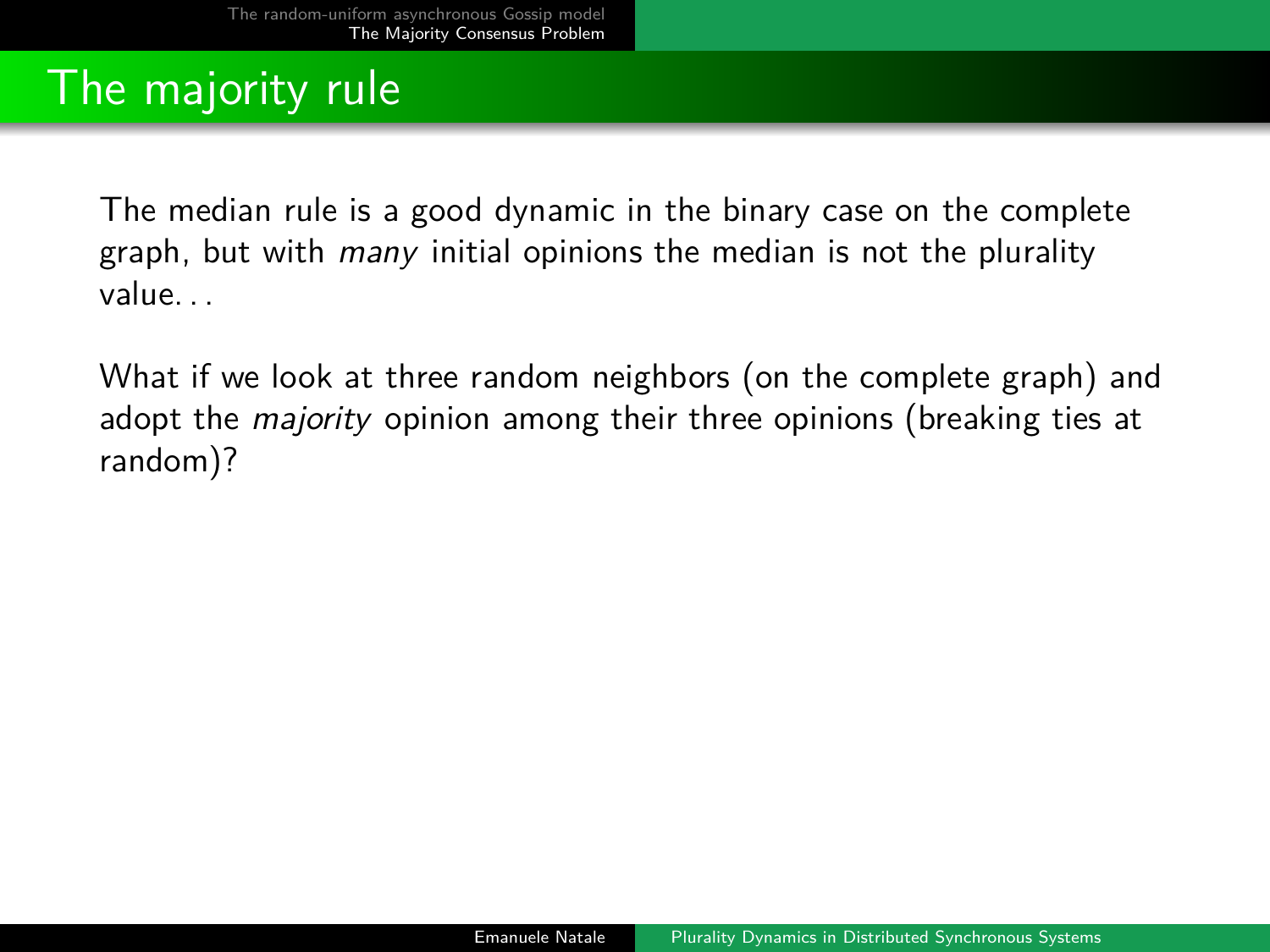## The majority rule

The median rule is a good dynamic in the binary case on the complete graph, but with *many* initial opinions the median is not the plurality value. . .

What if we look at three random neighbors (on the complete graph) and adopt the *majority* opinion among their three opinions (breaking ties at random)?

#### Theorem

Let <sup>3</sup> <sup>≤</sup> *λ <* <sup>√</sup> n. Consider any initial assignment of k opinions such that the plurality opinion belongs to at least  $\frac{n}{\lambda}$  nodes and surpasses any other *File plurality opmon belongs to at least*  $\frac{1}{\lambda}$  *nodes and surpasses any oth* one by at least 22√ $\lambda n \log n$  nodes, then w.h.p. the 3-majority protocol converges to the plurality in  $O(\lambda \log n)$  time.

L. Becchetti, A. Clementi, E. Natale, F. Pasquale, R. Silvestri, and L. Trevisan. Simple dynamics for majority consensus. SPAA 2014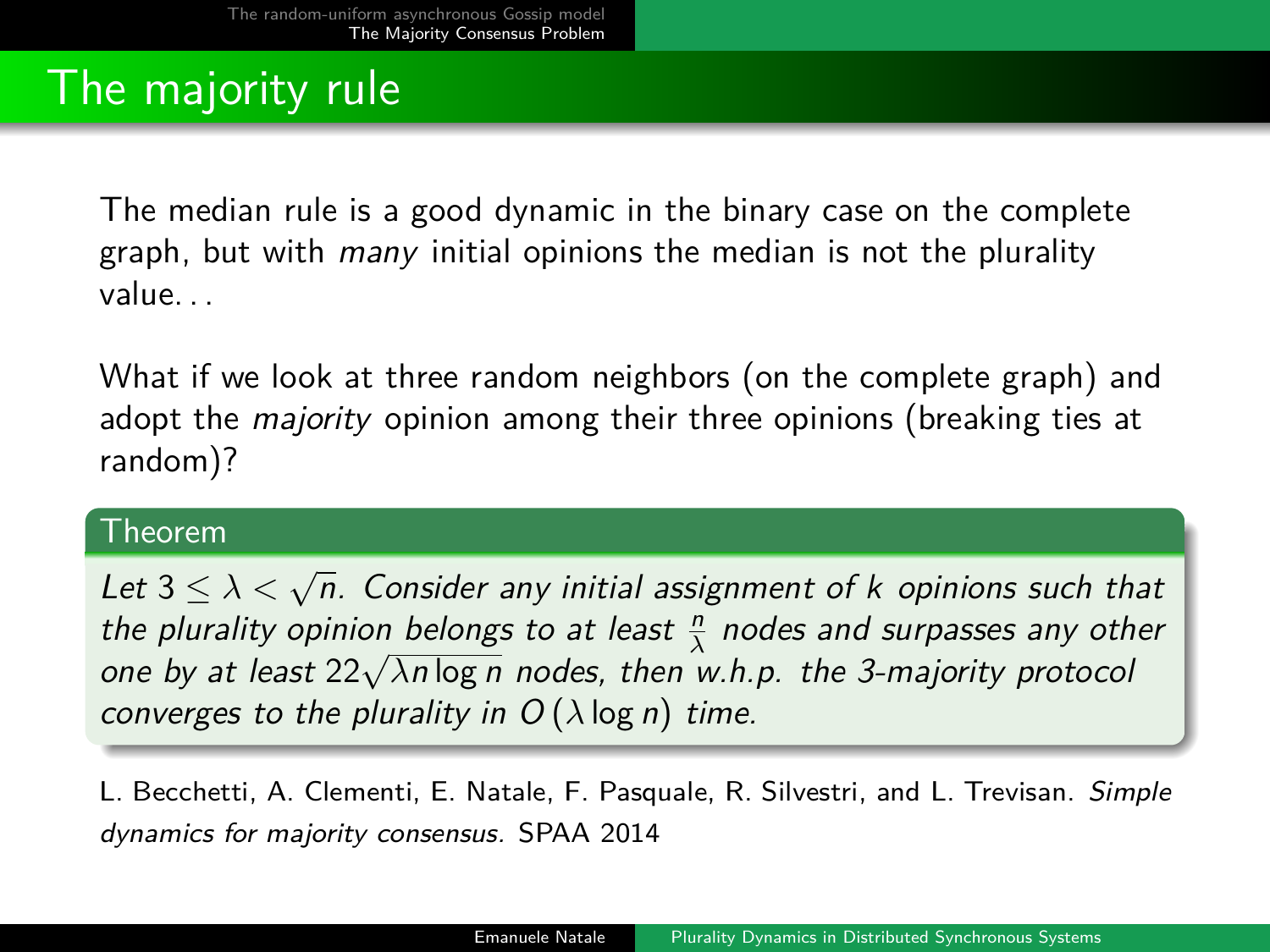What if we look at h random neighbors (on the complete graph) and adopt the *majority* opinion among their  $h$  opinions (breaking ties at random)?

We can show the improvement is limited in the following way.

#### Theorem

If the plurality opinion is initially hold by no more than  $\frac{3}{2} \cdot \frac{n}{k}$  where k is the number of initial opinions, then w.h.p. the h-majority takes at least  $\Omega\left(\frac{k}{h^2}\right)$  time steps to converge.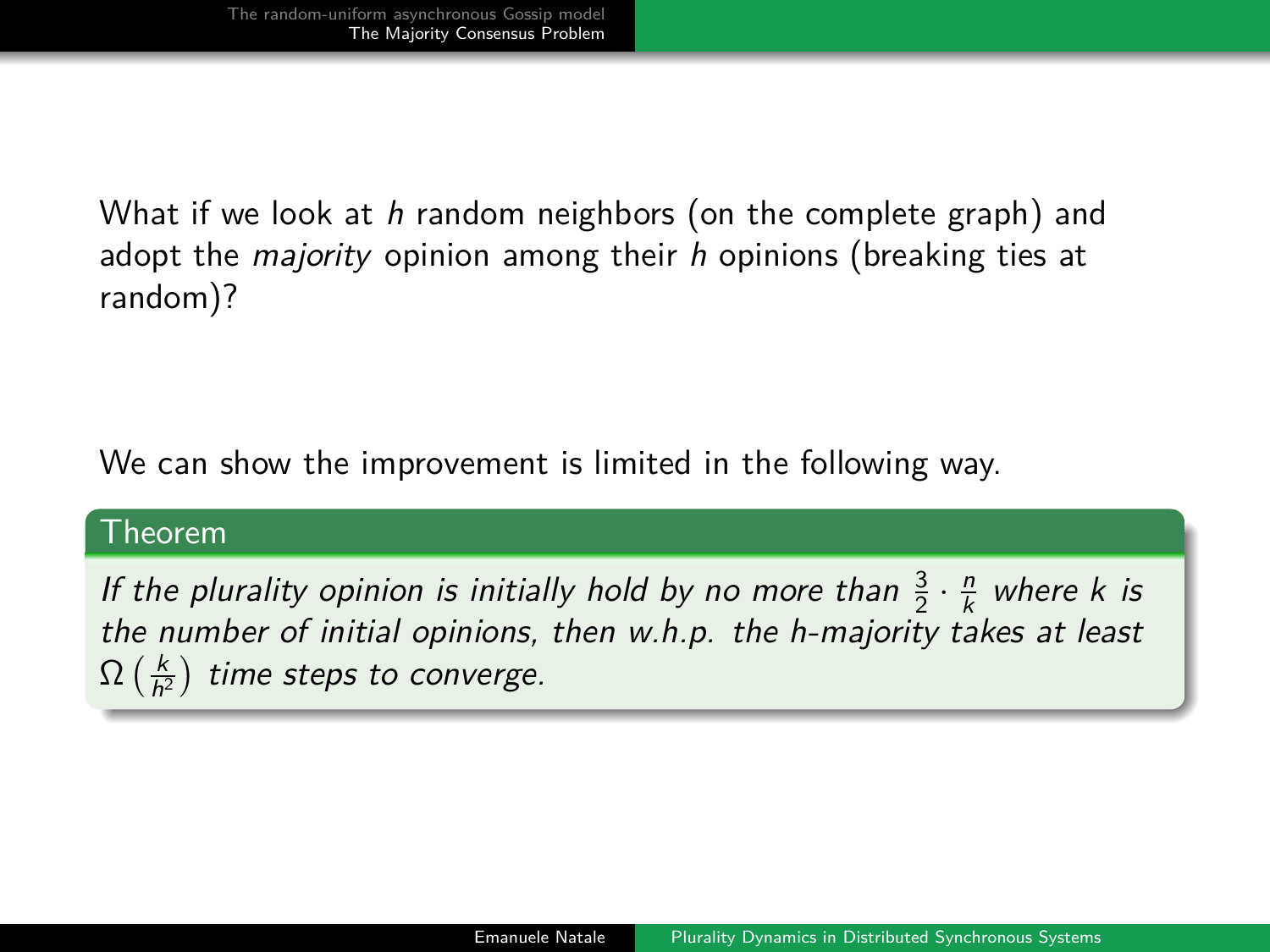### The extra-state dynamic

Let us consider this dynamic:

- If a node "see" a node with a different opinion, becomes "undecided";
- If an undecided node see any opinion, adopts that one;
- In all other cases, it does nothing.

#### Theorem

In the asynchronous random-uniform Gossip model, on the complete graph and with binary opinion, the extra-state dynamic converge w.h.p. to the plurality in time  $O(n \log n)$  even when the number of 1s and 0s *LO* the plurality in thine *O*(*i*<br>differ only by ω (√n log n).

D. Angluin et al. A simple population protocol for fast robust approximate majority. Distributed Computing 2008 A. Babaee et al. Distributed multivalued consensus.The Computer Journal 2013

E. Perron et al. Using three states for binary consensus on complete graphs. INFOCOM 2009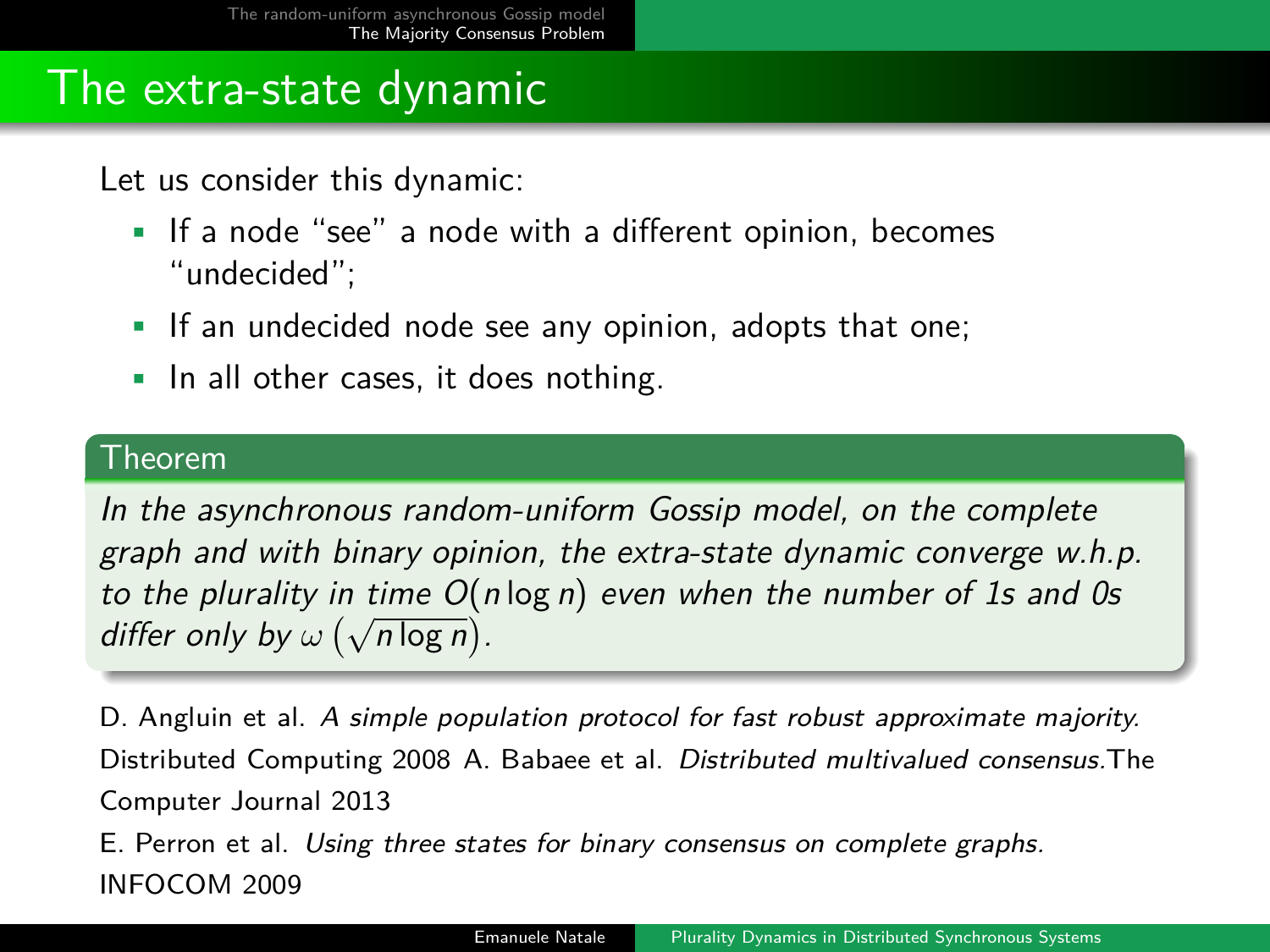In the synchronous random-uniform Gossip model, on the complete graph we have proved the following.

#### Theorem

If the plurality opinion is greater than  $\omega\left(\sqrt{n \log^3 n}\right)$ , the number of opinions does not exceed  $O\left(\sqrt[3]{\frac{n}{\log n}}\right)$ , and the plurality surpasses every other opinion by a factor  $(1 + \alpha)$  where  $\alpha$  is an arbitrarily small positive constant, then with high probability the extra-state protocol converge to the plurality in time  $O(R \cdot \log n)$  where

$$
R = \sum_{i \text{ opinion}} \frac{|\{nodes\ who\ start\ with\ i\}|^2}{|\{nodes\ who\ start\ with\ the\ plurality\}|^2}.
$$